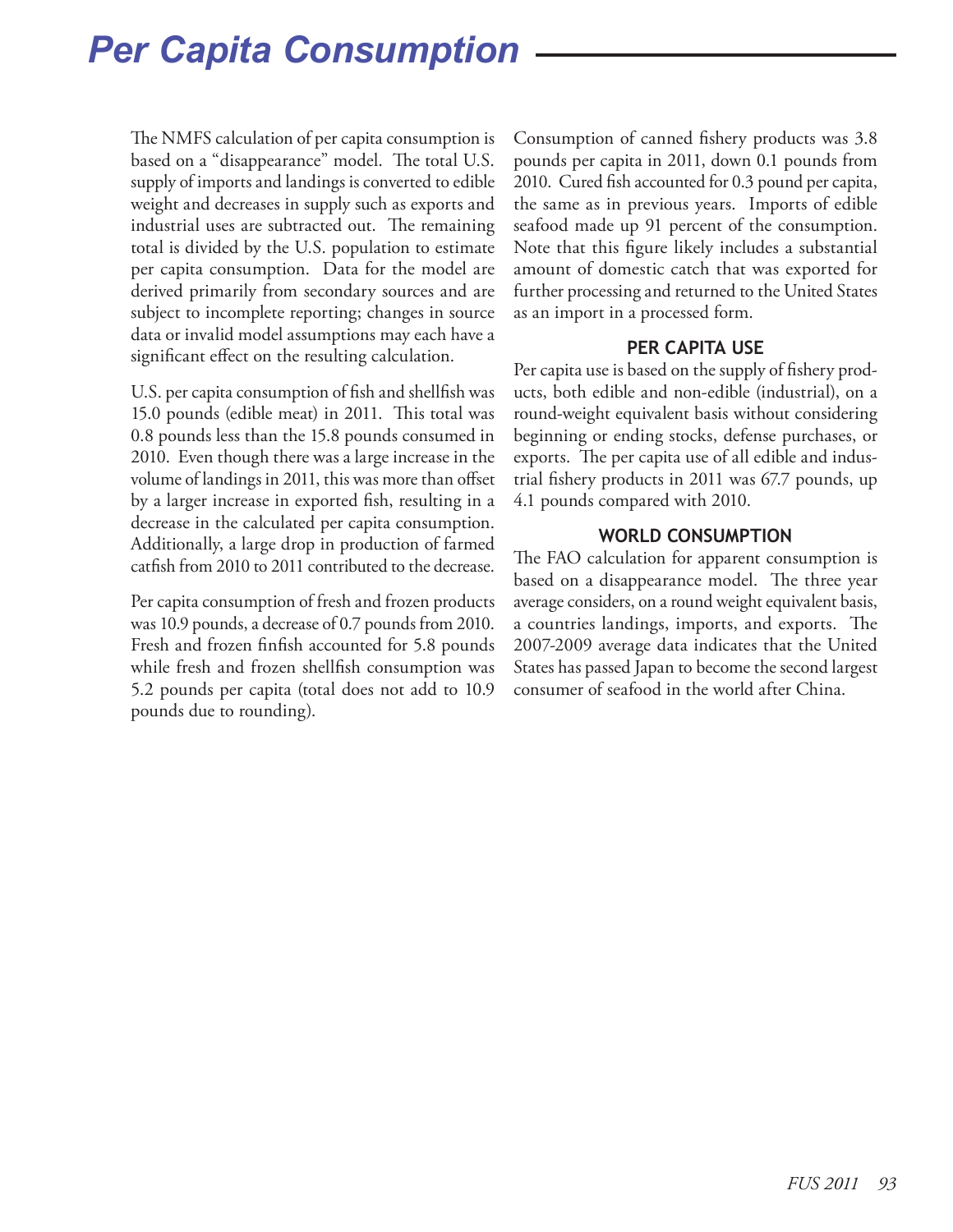Annual per capita consumption of seafood products represents the pounds of edible meat consumed from domestically-caught and imported fish and shellfish adjusted for exports, divided by the civilian resident population of the United States as of July 1 of each year.

|         | <b>Civilian Resident</b>        | Per capita consumption |                                     |           |         |
|---------|---------------------------------|------------------------|-------------------------------------|-----------|---------|
| Year    | <b>Population July 1</b><br>(1) | Fresh and frozen (2)   | Canned (3)                          | Cured (4) | Total   |
|         | Million persons                 |                        | --------Pounds, edible meat-------- |           |         |
| 1910    | 92.2                            | 4.5                    | 2.8                                 | 3.9       | 11.2    |
| 1920    | 106.5                           | 6.3                    | 3.2                                 | 2.3       | 11.8    |
|         |                                 |                        |                                     |           |         |
| 1930    | 122.9                           | 5.8                    | 3.4                                 | 1.0       | 10.2    |
| 1940    | 132.1                           | 5.7                    | 4.6                                 | 0.7       | 11.0    |
| 1950    | 150.8                           | 6.3                    | 4.9                                 | 0.6       | 11.8    |
| 1960    | 178.1                           | 5.7                    | 4.0                                 | 0.6       | 10.3    |
| 1970    | 201.9                           | 6.9                    | 4.5                                 | 0.4       | 11.8    |
|         |                                 |                        |                                     |           |         |
| 1980    | 225.6                           | 7.9                    | 4.3                                 | 0.3       | 12.5    |
| 1985    | 236.2                           | 9.8                    | 5.0                                 | 0.3       | 15.1    |
| 1990    | 247.8                           | 9.6                    | 5.1                                 | 0.3       | 15.0    |
| 1991    | 250.5                           | 9.7                    | 4.9                                 | 0.3       | 14.9    |
| 1992    | 253.5                           | 9.9                    | 4.6                                 | 0.3       | 14.8    |
| 1993    | 256.4                           | 10.2                   | 4.5                                 | 0.3       | 15.0    |
| 1994    | 259.2                           | 10.4                   | 4.5                                 | 0.3       | 15.2    |
| 1995    | 261.4                           | 10.0                   | 4.7                                 | 0.3       | 15.0    |
| 1996    | 264.0                           | 10.0                   | 4.5                                 | 0.3       | 14.8    |
| 1997    | 266.4                           | 9.9                    | 4.4                                 | 0.3       | 14.6    |
| 1998    | 269.1                           | 10.2                   | 4.4                                 | 0.3       | 14.9    |
| 1999    | 271.5                           | 10.4                   | 4.7                                 | 0.3       | 15.4    |
| 2000    | 280.9                           | 10.2                   | 4.7                                 | 0.3       | 15.2    |
| 2001    | 283.6                           | 10.3                   | 4.2                                 | 0.3       | 14.8    |
| 2002    | 287.1                           | 11.0                   | 4.3                                 | 0.3       | 15.6    |
| 2003(5) | 289.6                           | 11.4                   | 4.6                                 | 0.3       | 16.3    |
| 2004    | 292.4                           | 11.8                   | 4.5                                 | 0.3       | $*16.6$ |
| 2005    | 295.3                           | 11.6                   | 4.3                                 | 0.3       | 16.2    |
| 2006    | 298.2                           | $*12.3$                | 3.9                                 | 0.3       | 16.5    |
|         | 300.5                           |                        |                                     |           |         |
| 2007    |                                 | 12.1                   | 3.9                                 | 0.3       | 16.3    |
| 2008    | 302.9                           | 11.8                   | 3.9                                 | 0.3       | 16.0    |
| 2009    | 305.8                           | 12.0                   | 3.7                                 | 0.3       | 16.0    |
| 2010    | 308.4                           | 11.6                   | 3.9                                 | 0.3       | 15.8    |
| 2011    | 310.4                           | 10.9                   | 3.8                                 | 0.3       | 15.0    |

#### **U.S. ANNUAL PER CAPITA CONSUMPTION OF COMMERCIAL FISH AND SHELLFISH, 1910-2011**

(1) Resident population is used for 1910 and 1920 and civilian resident population is used since 1930.

(2) Fresh and frozen fish consumption for 1910 and 1920 is estimated. Beginning in 1973, data include consumption of cultivated catfish.

(3) Canned fish consumption for 1920 is estimated. Beginning in 1921, it is based on production reports, packer stocks, and foreign trade statistics for individual years.

(4) Cured fish consumption for 1910 and 1920 is estimated.

(5) The use of beginning and ending inventories was discontinued as of 2003.

\*Record years: Canned--5.8, 1936; Cured--4.0, 1909.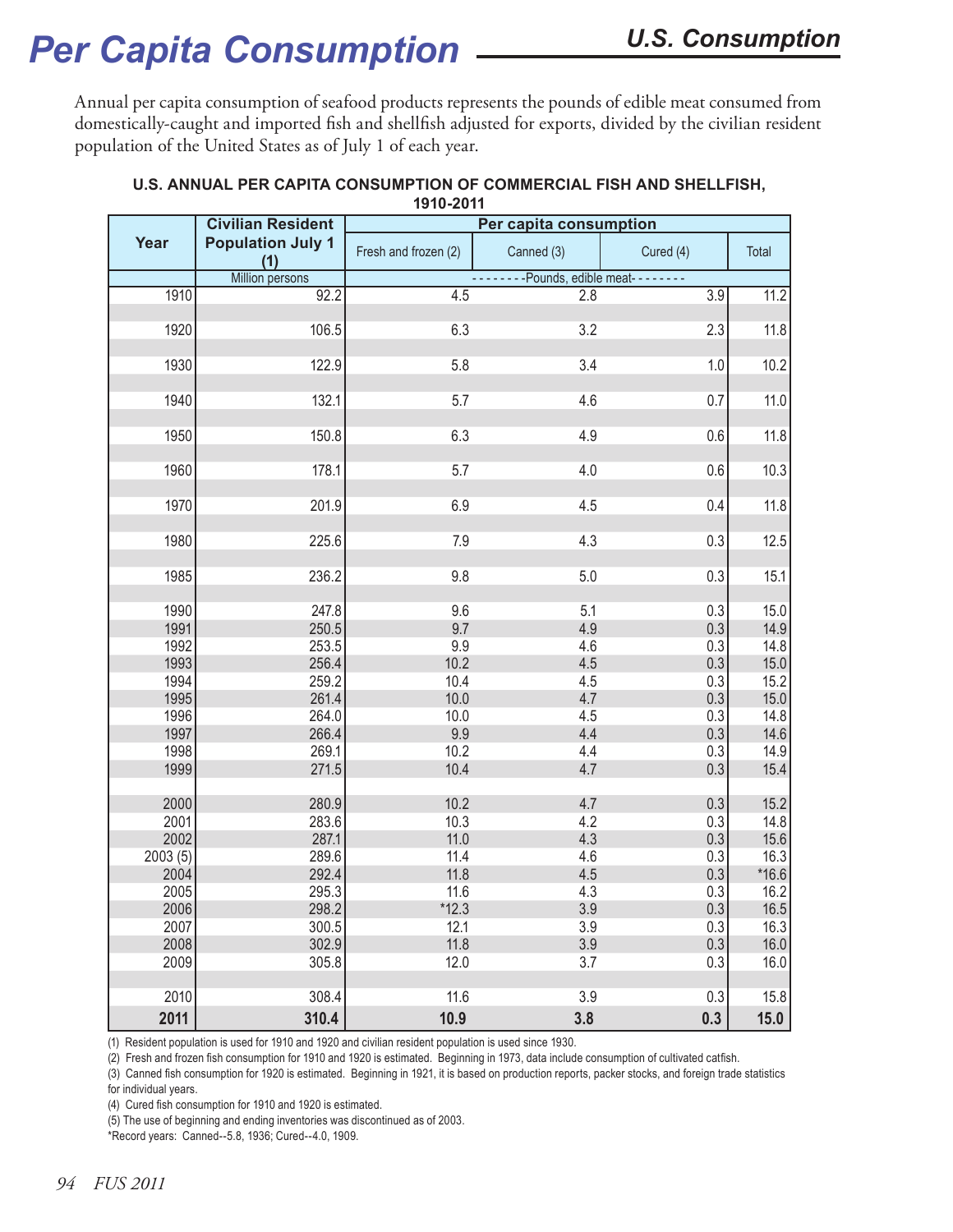# *Per Capita Consumption U.S. Consumption*

| Year | <b>Salmon</b> | <b>Sardines</b> | <b>Tuna</b> | <b>Shellfish</b> | <b>Other</b> | <b>Total</b> |  |
|------|---------------|-----------------|-------------|------------------|--------------|--------------|--|
|      | Pounds -      |                 |             |                  |              |              |  |
| 1983 | 0.5           | 0.2             | 3.2         | 0.4              | 0.4          | 4.7          |  |
| 1984 | 0.6           | 0.2             | 3.2         | 0.4              | 0.5          | 4.9          |  |
| 1985 | 0.5           | 0.3             | 3.3         | 0.5              | 0.4          | 5.0          |  |
| 1986 | 0.5           | 0.3             | 3.6         | 0.5              | 0.5          | 5.4          |  |
| 1987 | 0.4           | 0.3             | 3.5         | 0.5              | 0.5          | 5.2          |  |
| 1988 | 0.3           | 0.3             | 3.6         | 0.4              | 0.3          | 4.9          |  |
| 1989 | 0.3           | 0.3             | 3.9         | 0.4              | 0.2          | 5.1          |  |
|      |               |                 |             |                  |              |              |  |
| 1990 | 0.4           | 0.3             | 3.7         | 0.3              | 0.4          | 5.1          |  |
| 1991 | $0.5\,$       | 0.2             | 3.6         | 0.4              | 0.2          | 4.9          |  |
| 1992 | 0.5           | 0.2             | 3.5         | 0.3              | 0.1          | 4.6          |  |
| 1993 | 0.4           | 0.2             | 3.5         | 0.3              | 0.1          | 4.5          |  |
| 1994 | 0.4           | 0.2             | 3.3         | 0.3              | 0.3          | 4.5          |  |
| 1995 | 0.5           | 0.2             | 3.4         | 0.3              | 0.3          | 4.7          |  |
| 1996 | 0.5           | 0.2             | 3.2         | 0.3              | 0.3          | 4.5          |  |
| 1997 | 0.4           | 0.2             | 3.1         | 0.3              | 0.4          | 4.4          |  |
| 1998 | 0.3           | 0.2             | $3.4\,$     | 0.3              | 0.2          | 4.4          |  |
| 1999 | 0.3           | 0.2             | 3.5         | 0.4              | 0.3          | 4.7          |  |
|      |               |                 |             |                  |              |              |  |
| 2000 | 0.3           | 0.2             | 3.5         | 0.3              | 0.4          | 4.7          |  |
| 2001 | 0.4           | 0.2             | 2.9         | 0.3              | 0.4          | 4.2          |  |
| 2002 | 0.5           | 0.1             | 3.1         | 0.3              | 0.3          | 4.3          |  |
| 2003 | 0.4           | 0.1             | $3.4\,$     | 0.4              | 0.3          | 4.6          |  |
| 2004 | 0.3           | 0.1             | 3.3         | 0.4              | 0.4          | 4.5          |  |
| 2005 | 0.4           | 0.1             | 3.1         | 0.4              | 0.3          | 4.3          |  |
| 2006 | 0.2           | 0.2             | 2.9         | 0.4              | 0.2          | 3.9          |  |
| 2007 | 0.3           | 0.2             | 2.7         | 0.4              | 0.3          | 3.9          |  |
| 2008 | 0.1           | 0.2             | 2.8         | 0.4              | 0.4          | 3.9          |  |
| 2009 | 0.2           | 0.2             | 2.5         | 0.4              | 0.4          | 3.7          |  |
| 2010 | 0.2           | 0.2             | 2.7         | 0.4              | 0.4          | 3.9          |  |
|      |               |                 |             |                  |              |              |  |
| 2011 | 0.2           | 0.2             | 2.6         | 0.4              | 0.4          | 3.8          |  |

#### **U.S. ANNUAL PER CAPITA CONSUMPTION OF CANNED FISHERY PRODUCTS, 1983-2011**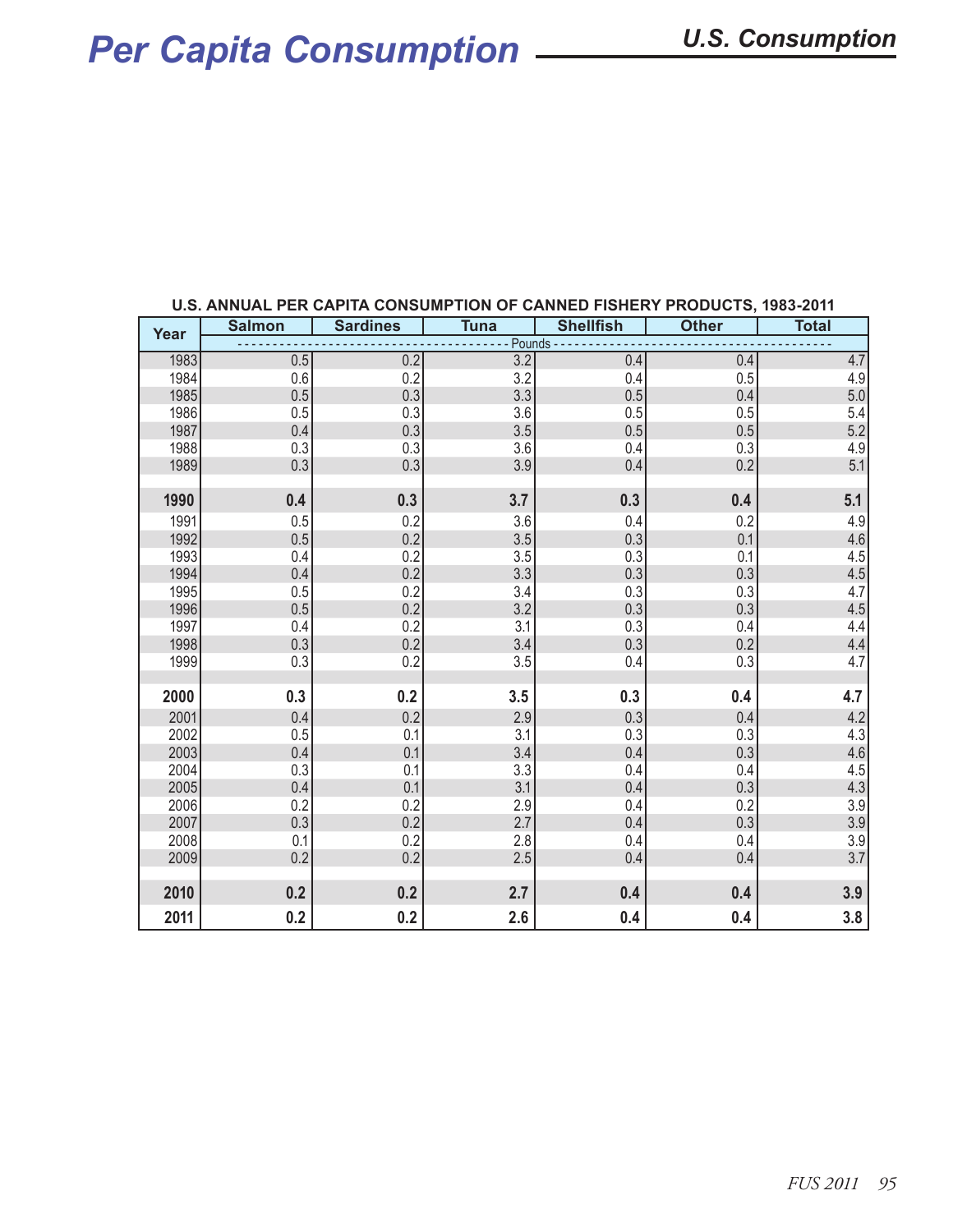| Year         | <b>Fillets and steaks (1)</b> | <b>Sticks and portions</b><br>$\sim$ . | <b>Shrimp, all preparation</b> |
|--------------|-------------------------------|----------------------------------------|--------------------------------|
| 1983         | 2.7                           | $---$ Pounds(2)<br>1.8                 | $1.7\,$                        |
| 1984         | 3.0                           | 1.8                                    | 1.9                            |
| 1985         | 3.2                           | 1.8                                    | 2.0                            |
| 1986         | 3.4                           | 1.8                                    | 2.2                            |
| 1987         | 3.6                           | 1.7                                    | 2.4                            |
| 1988         | 3.2                           | 1.5                                    | 2.4                            |
| 1989         | 3.1                           | 1.5                                    | 2.3                            |
|              |                               |                                        |                                |
| 1990         | 3.1                           | 1.5                                    | 2.2                            |
| 1991         | 3.0                           | 1.2                                    | 2.4                            |
| 1992         | 2.9                           | 0.9                                    | 2.5                            |
| 1993         | 2.9                           | 1.0                                    | 2.5                            |
| 1994         | 3.1                           | 0.9                                    | 2.6                            |
| 1995         | 2.9                           | 1.2                                    | 2.5                            |
| 1996         | 3.0                           | $1.0\,$                                | 2.5                            |
| 1997         | 3.0                           | 1.0                                    | 2.7                            |
| 1998         | 3.2                           | 0.9                                    | 2.8                            |
| 1999         | 3.2                           | $1.0$                                  | $3.0\,$                        |
|              |                               |                                        |                                |
| 2000         | 3.6                           | 0.9                                    | 3.2                            |
| 2001         | 3.7                           | $0.8\,$                                | 3.4                            |
| 2002         | 4.1                           | 0.8                                    | 3.7                            |
| 2003         | 4.3                           | 0.7                                    | $4.0\,$                        |
| 2004         | 4.6                           | 0.7                                    | 4.2                            |
| 2005<br>2006 | $5.0\,$<br>$*5.2$             | 0.9<br>0.9                             | 4.1<br>$*4.4$                  |
| 2007         | 5.0                           | $0.9\,$                                | 4.1                            |
| 2008         | 4.8                           | 1.0                                    | 4.1                            |
| 2009         | 4.6                           | 0.7                                    | 4.1                            |
|              |                               |                                        |                                |
| 2010         | 5.0                           | 0.9                                    | 4.0                            |
| 2011         | 5.0                           | 0.9                                    | 4.2                            |

#### **U.S. ANNUAL PER CAPITA CONSUMPTION OF CERTAIN FISHERY ITEMS, 1983-2011**

(1) Data include groundfish and other species. Data do not include blocks, but fillets could be made into blocks from which sticks and portions could be produced.

(2) Product weight of fillets and steaks, sticks and portions; edible (meat) weight of shrimp.

\* Record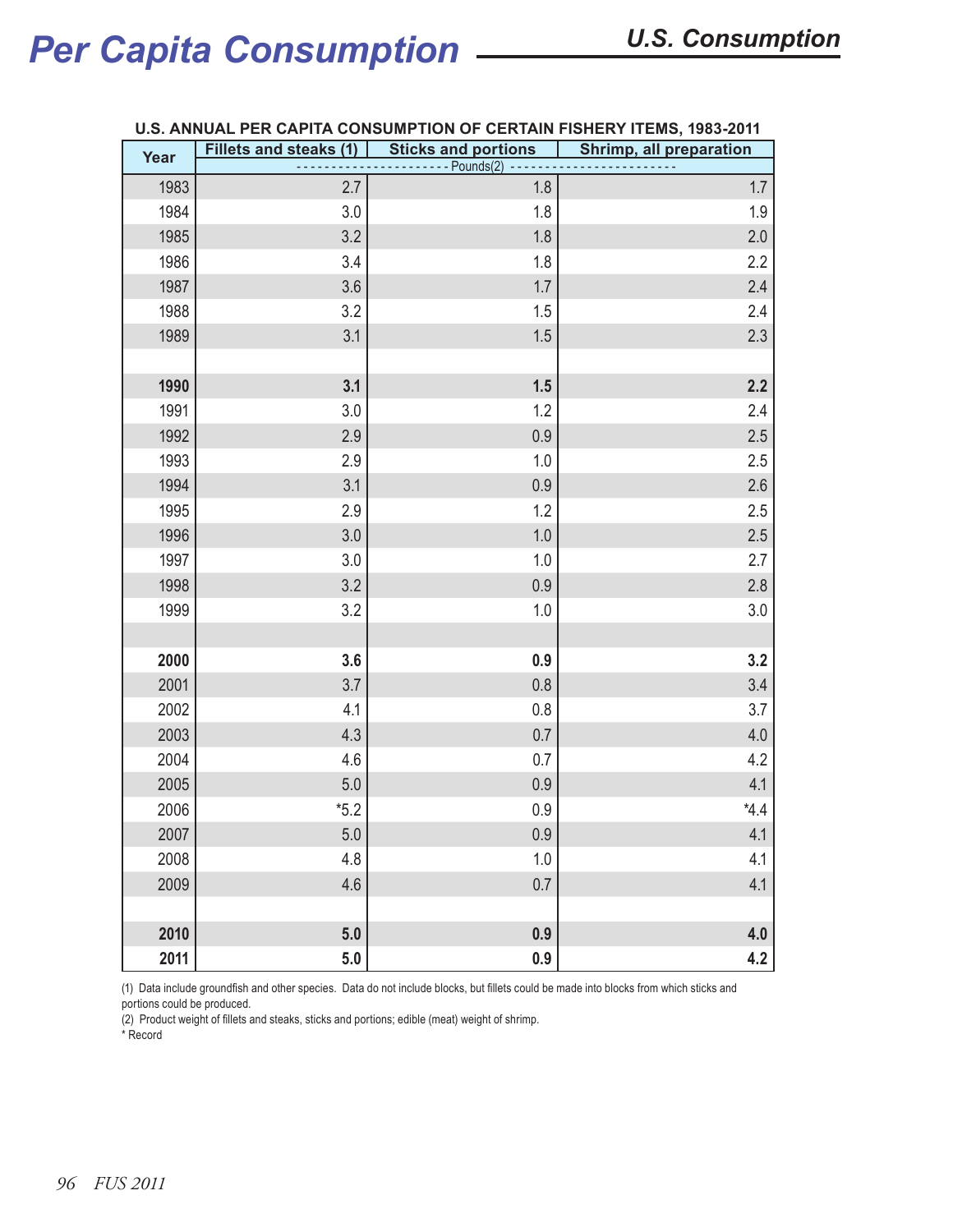### **PER CAPITA CONSUMPTION OF FISH AND SHELLFISH FOR HUMAN FOOD,**

**BY REGION AND COUNTRY, 2007- 2009 AVERAGE**

|                               | <b>Estimated live weight</b><br>equivalent<br>Pounds<br>Kilograms |              |                             | <b>Estimated live weight</b> |               |
|-------------------------------|-------------------------------------------------------------------|--------------|-----------------------------|------------------------------|---------------|
| <b>Region and Country</b>     |                                                                   |              | <b>Region and Country</b>   | equivalent                   |               |
|                               |                                                                   |              |                             | Kilograms                    | Pounds        |
| <b>North America:</b>         |                                                                   |              | Bosnia-Herzegovina          | 6.8                          | 15.1          |
| Bermuda                       | 35.0                                                              | 77.3         | <b>Bulgaria</b>             | 4.6                          | 10.1          |
| Canada                        | 23.5                                                              | 51.8         | Croatia                     | 18.4                         | 40.5          |
| Greenland                     | 86.1                                                              | 189.9        | <b>Czech Republic</b>       | 9.8                          | 21.7          |
| Saint Pierre & Miquelon       | 73.7                                                              | 162.5        | Denmark                     | 22.0                         | 48.6          |
| <b>United States</b>          | 22.7                                                              | 50.1         | Estonia                     | 16.4                         | 36.3          |
|                               |                                                                   |              | Faroe Island                | 87.7                         | 193.3         |
| Caribbean:                    |                                                                   |              | Finland                     | 36.9                         | 81.3          |
| Anguilla                      | 49.5                                                              | 109.1        | France                      | 34.0                         | 75.0          |
| Antigua and Barbuda           | 55.2                                                              | 121.7        | Georgia                     | 8.3                          | 18.3          |
| Aruba                         | 35.2                                                              | 77.6         | Germany                     | 15.3                         | 33.8          |
| <b>Bahamas</b>                | 30.8                                                              | 67.8         | Greece                      | 20.5                         | 45.2          |
| <b>Barbados</b>               | 40.6                                                              | 89.6         | Hungary                     | 5.1                          | 11.2<br>197.9 |
| <b>British Virgin Islands</b> | 34.8                                                              | 76.7         | Iceland                     | 89.8<br>22.7                 |               |
| Cayman Islands                | 27.0                                                              | 59.5         | Ireland                     | 25.1                         | 50.0<br>55.4  |
| Cuba                          | 8.5                                                               | 18.7         | Italy<br>Kazakhstan         | 4.7                          | 10.3          |
| Dominica                      | 30.2<br>10.9                                                      | 66.6<br>24.1 | Kyrgyzstan                  | 2.4                          | 5.2           |
| Dominican Republic<br>Grenada | 44.0                                                              | 97.1         | Latvia                      | 17.4                         | 38.4          |
| Guadeloupe                    | 22.3                                                              | 49.1         | Lithuania                   | 40.5                         | 89.3          |
| Haiti                         | 3.9                                                               | 8.7          | Luxembourg                  | 26.9                         | 59.2          |
| Jamaica                       | 30.3                                                              | 66.8         | Macedonia                   | 6.2                          | 13.8          |
| Martinique                    | 15.6                                                              | 34.5         | Malta                       | 31.1                         | 68.5          |
| Montserrat                    | 35.9                                                              | 79.2         | Moldova                     | 11.8                         | 25.9          |
| <b>Netherland Antilles</b>    | 20.4                                                              | 45.0         | Montenegro                  | 4.2                          | 9.3           |
| <b>Puerto Rico</b>            | 0.5                                                               | 1.0          | Netherlands                 | 19.7                         | 43.5          |
| Saint Kitts & Nevis           | 34.0                                                              | 74.9         | Norway                      | 51.2                         | 113.0         |
| Saint Lucia                   | 32.5                                                              | 71.6         | Poland                      | 10.9                         | 23.9          |
| <b>Saint Vincent</b>          | 17.3                                                              | 38.1         | Portugal                    | 61.6                         | 135.9         |
| Trinidad & Tobago             | 15.8                                                              | 34.9         | Romania                     | 5.4                          | 11.9          |
| Turks & Caicos                | 31.0                                                              | 68.4         | Russian Federation          | 22.3                         | 49.2          |
| U.S. Virgin Islands           | 10.4                                                              | 23.0         | Serbia                      | 6.4                          | 14.1          |
|                               |                                                                   |              | Slovakia                    | 8.0                          | 17.6          |
| <b>Latin America:</b>         |                                                                   |              | Slovenia                    | 10.2                         | 22.4          |
| Argentina                     | 7.1                                                               | 15.6         | Spain                       | 43.7                         | 96.4          |
| <b>Belize</b>                 | 10.7                                                              | 23.6         | Sweden                      | 32.3                         | 71.2          |
| <b>Bolivia</b>                | 1.4                                                               | 3.1          | Switzerland                 | 17.1                         | 37.7          |
| <b>Brazil</b>                 | 7.7                                                               | 16.9         | Tajikistan                  | 0.3                          | 0.7           |
| Chile                         | 22.3                                                              | 49.2         | Turkmenistan                | 3.3                          | 7.3           |
| Colombia                      | 5.3                                                               | 11.6         | Ukraine                     | 18.7                         | 41.2          |
| Costa Rica                    | 10.0                                                              | 21.9         | United Kingdom              | 21.3                         | 46.9          |
| Ecuador                       | 7.5                                                               | 16.5         | Uzbekistan                  | 0.3                          | 0.8           |
| El Salvador                   | 6.9                                                               | 15.1         |                             |                              |               |
| <b>Falkland Islands</b>       | 35.2                                                              | 77.7         | Near East:                  |                              |               |
| French Guiana                 | 22.2                                                              | 48.9         | Afghanistan                 | 0.0<br>14.6                  | 0.1<br>32.1   |
| Guatemala                     | 2.2                                                               | 4.8          | <b>Bahrain</b>              | 21.7                         |               |
| Guyana<br>Honduras            | 21.4<br>4.7                                                       | 47.3<br>10.3 | Cyprus<br>Egypt             | 17.5                         | 47.8<br>38.6  |
| Mexico                        | 11.5                                                              | 25.4         | Iran                        | 7.0                          | 15.5          |
| Nicaragua                     | 4.8                                                               | 10.5         | Iraq                        | 3.2                          | 7.2           |
| Panama                        | 14.2                                                              | 31.3         | Israel                      | 24.1                         | 53.0          |
| Paraguay                      | 3.8                                                               | 8.5          | Jordan                      | 6.8                          | 15.0          |
| Peru                          | 22.6                                                              | 49.8         | Kuwait                      | 16.8                         | 36.9          |
| Suriname                      | 16.8                                                              | 37.1         | Lebanon                     | 9.4                          | 20.6          |
| Uruguay                       | 9.3                                                               | 20.6         | Libya                       | 7.4                          | 16.4          |
| Venezuela                     | 19.2                                                              | 42.4         | Oman                        | 29.2                         | 64.5          |
|                               |                                                                   |              | Qatar                       | 21.0                         | 46.3          |
| Europe:                       |                                                                   |              | Saudi Arabia                | 9.0                          | 19.9          |
| Albania                       | 5.2                                                               | 11.5         | Sudan                       | 1.8                          | 3.9           |
| Armenia                       | 2.8                                                               | 6.3          | Syria                       | 3.1                          | 6.7           |
| Austria                       | 14.5                                                              | 32.1         | Turkey                      | 8.3                          | 18.4          |
| Azerbaijan                    | 1.6                                                               | 3.6          | <b>United Arab Emirates</b> | 19.9                         | 43.8          |
| <b>Belarus</b>                | 15.9                                                              | 35.0         | Yemen                       | 3.0                          | 6.7           |
| Belgium                       | 25.9                                                              | 57.1         |                             |                              |               |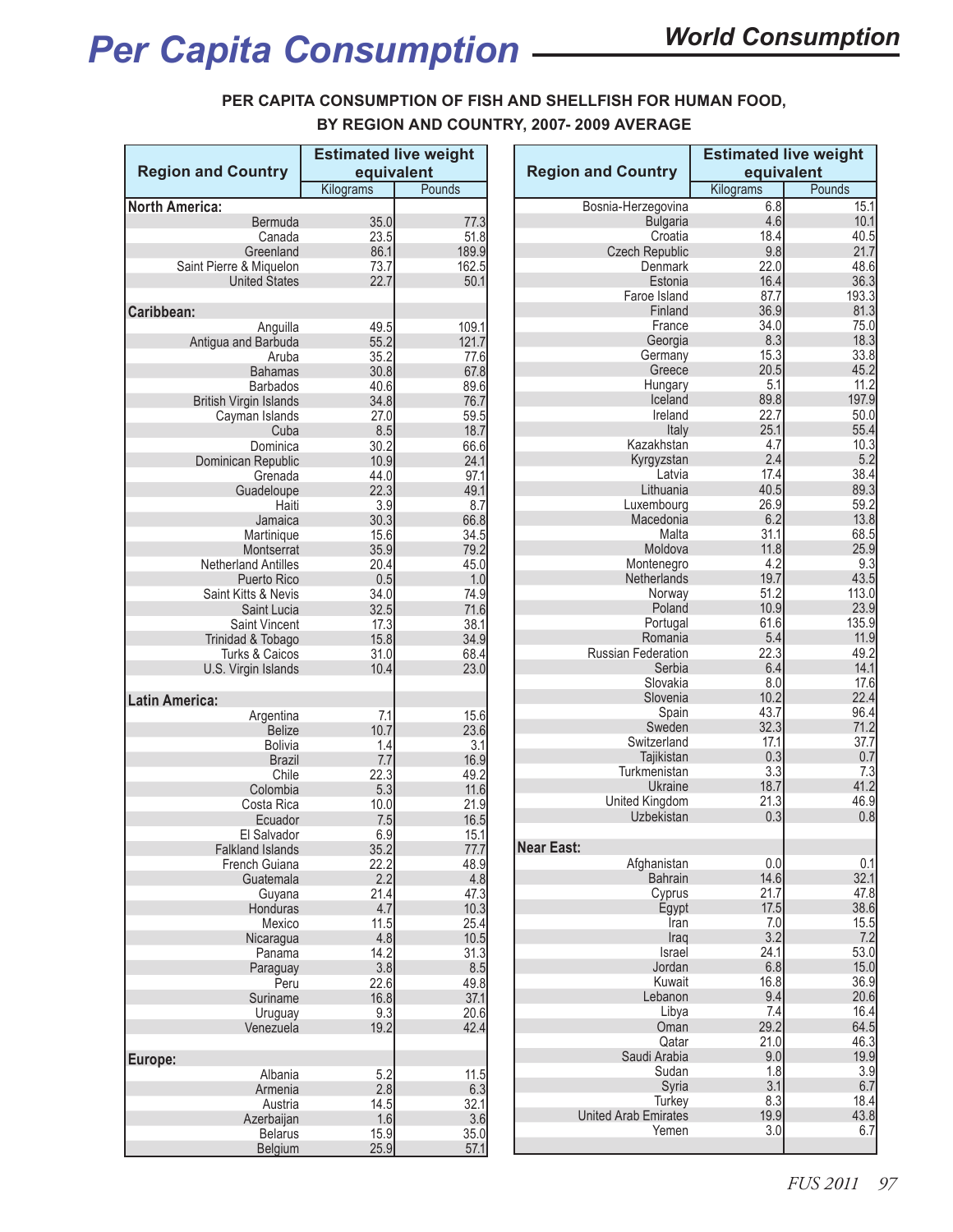### **PER CAPITA CONSUMPTION OF FISH AND SHELLFISH FOR HUMAN FOOD, BY REGION AND COUNTRY, 2007- 2009 AVERAGE**

|                                               | <b>Estimated live weight</b> |              |  |  |
|-----------------------------------------------|------------------------------|--------------|--|--|
| <b>Region and Country</b>                     | equivalent                   |              |  |  |
|                                               | Kilograms                    | Pounds       |  |  |
| <b>Far East:</b><br>Bangladesh                | 17.4                         | 38.3         |  |  |
| <b>Bhutan</b>                                 | 0.3                          | 0.7          |  |  |
| <b>Brunei</b>                                 | 27.0                         | 59.5         |  |  |
| Burma                                         | 46.5                         | 102.5        |  |  |
| Cambodia                                      | 34.2                         | 75.4         |  |  |
| China                                         | 30.5                         | 67.3         |  |  |
| China - Hong Kong                             | 67.5                         | 148.8        |  |  |
| China - Macao                                 | 59.5                         | 131.1        |  |  |
| China - Taipei                                | 32.2                         | 71.0<br>12.1 |  |  |
| India<br>Indonesia                            | 5.5<br>24.7                  | 54.5         |  |  |
| Japan                                         | 55.9                         | 123.3        |  |  |
| Laos                                          | 18.2                         | 40.0         |  |  |
| Malaysia                                      | 54.2                         | 119.5        |  |  |
| Maldives                                      | 140.8                        | 310.4        |  |  |
| Mongolia                                      | 0.4                          | 1.0          |  |  |
| Nepal                                         | 46.5                         | 102.5        |  |  |
| North Korea                                   | 11.3                         | 24.9         |  |  |
| Pakistan                                      | 1.9                          | 4.2          |  |  |
| Philippines                                   | 35.9                         | 79.2         |  |  |
| Singapore                                     | 46.9                         | 103.4        |  |  |
| South Korea                                   | 59.3                         | 130.8        |  |  |
| Sri Lanka<br>Thailand                         | 21.1<br>26.5                 | 46.5<br>58.4 |  |  |
| <b>Timor-Leste</b>                            | 3.3                          | 7.3          |  |  |
| Viet Nam                                      | 32.5                         | 71.7         |  |  |
|                                               |                              |              |  |  |
| Africa:                                       |                              |              |  |  |
| Algeria                                       | 5.0                          | 11.0         |  |  |
| Angola                                        | 16.7                         | 36.8         |  |  |
| <b>Benin</b>                                  | 14.6                         | 32.1         |  |  |
| <b>Botswana</b>                               | 2.9                          | 6.4          |  |  |
| <b>Burkina Faso</b>                           | 3.1                          | 6.7          |  |  |
| Burundi                                       | 2.2                          | 4.9          |  |  |
| Cameroon                                      | 17.2<br>11.7                 | 37.8<br>25.7 |  |  |
| Cape Verde<br><b>Central African Republic</b> | 8.2                          | 18.1         |  |  |
| Chad                                          | 4.0                          | 8.7          |  |  |
| Comoros                                       | 23.6                         | 52.1         |  |  |
| Congo (Brazzaville)                           | 5.4                          | 11.8         |  |  |
| Congo (Kinshasa)                              | 19.3                         | 42.6         |  |  |
| Côte d'Ivoire                                 | 13.1                         | 28.8         |  |  |
| Djibouti                                      | 1.6                          | 3.5          |  |  |
| Equatorial Guinea                             | 23.5                         | 51.8         |  |  |
| Eritrea                                       | 0.4                          | 0.8          |  |  |
| Ethiopia                                      | 0.2                          | 0.4          |  |  |
| Gabon<br>Gambia                               | 35.7<br>28.1                 | 78.8<br>62.0 |  |  |
| Ghana                                         | 27.3                         | 60.3         |  |  |
| Guinea                                        | 10.5                         | 23.1         |  |  |
| Guinea-Bissau                                 | 1.3                          | 2.8          |  |  |
| Kenya                                         | 3.4                          | 7.5          |  |  |
| Lesotho                                       | 0.7                          | 1.5          |  |  |
| Liberia                                       | 5.0                          | 11.0         |  |  |
| Madagascar                                    | 7.0                          | 15.5         |  |  |
| Malawi                                        | 5.1                          | 11.3         |  |  |
| Mali                                          | 8.0                          | 17.6         |  |  |
| Mauritania                                    | 19.8                         | 43.7         |  |  |
| <b>Mauritius</b>                              | 22.6                         | 49.8         |  |  |
| Morocco                                       | 11.3                         | 24.9         |  |  |
| Mozambique                                    | 5.7                          | 12.7         |  |  |

|                           | <b>Estimated live weight</b> |             |  |
|---------------------------|------------------------------|-------------|--|
| <b>Region and Country</b> | equivalent                   |             |  |
|                           | Kilograms                    | Pounds      |  |
| Namibia                   | 13.1                         | 29.0        |  |
| Niger                     | 2.2                          | 4.9         |  |
| Nigeria                   | 15.6                         | 34.5        |  |
| Rwanda                    | 1.8                          | 3.9         |  |
| Saint Helena              | 68.5                         | 151.0       |  |
| Sao Tome and Principe     | 26.1                         | 57.6        |  |
| Senegal                   | 24.5                         | 54.0        |  |
| Seychelles                | 59.1                         | 130.3       |  |
| Sierra Leone              | 25.3                         | 55.7        |  |
| Somalia                   | 3.1                          | 6.8         |  |
| South Africa<br>Swaziland | 7.6<br>2.5                   | 16.8        |  |
| Tanzania                  | 5.5                          | 5.5<br>12.1 |  |
| Togo                      | 7.6                          | 16.8        |  |
| Tunisia                   | 12.9                         | 28.4        |  |
| Uganda                    | 13.2                         | 29.1        |  |
| Zambia                    | 7.2                          | 15.8        |  |
| Zimbabwe                  | 1.2                          | 2.7         |  |
|                           |                              |             |  |
| Oceania:                  |                              |             |  |
| American Samoa            | 2.5                          | 5.5         |  |
| Australia                 | 25.8                         | 57.0        |  |
| Cook Islands              | 57.4                         | 126.5       |  |
| Fiji                      | 35.6                         | 78.6        |  |
| French Polynesia          | 48.1                         | 106.0       |  |
| Kiribati                  | 73.8                         | 162.8       |  |
| Marshall Islands          | 19.0                         | 41.8        |  |
| Micronesia                | 44.0                         | 96.9        |  |
| Nauru                     | 24.0                         | 52.9        |  |
| New Caledonia             | 25.5                         | 56.3        |  |
| New Zealand               | 26.4                         | 58.3        |  |
| Palau                     | 67.7                         | 149.2       |  |
| Papua New Guinea          | 17.4                         | 38.3        |  |
| Samoa                     | 46.8                         | 103.3       |  |
| Solomon Islands           | 32.8                         | 72.4        |  |
| Tonga                     | 35.0                         | 77.2        |  |
| Tuvalu                    | 41.3                         | 91.0        |  |
| Vanuatu                   | 33.6                         | 74.1        |  |
| Wallis & Futuna           | 42.9                         | 94.5        |  |
|                           |                              |             |  |
| <u>World</u>              | 18.1                         | 40.0        |  |

Note:--Data are preliminary and refer to per capita consumption of fish, crustaceans and mollusks.

Source:--Food and Agriculture Organization of the United Nations (FAO)